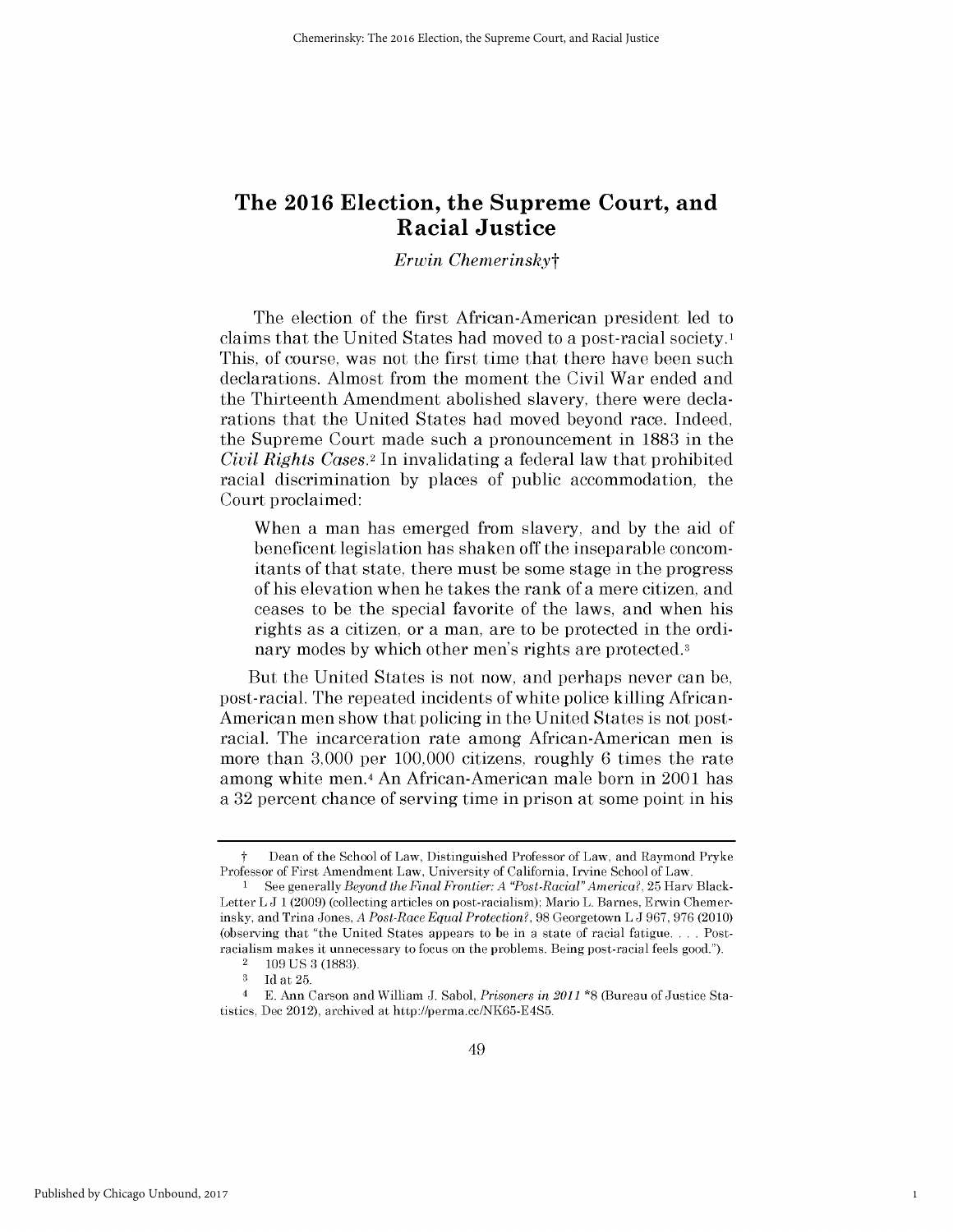## *The University of Chicago Law Review Online* **50 [83:49**

life, while a white male born at the same time has a **6** percent chance of being sent to prison.5 While the median income level of African-American families has increased over the last two decades, it is still less than two-thirds that of white families.6 Moreover, "[m]iddle-class blacks **...** earn seventy cents for every dollar earned **by** middle-class whites but they possess only fifteen cents for every dollar of wealth held **by** middle-class whites."7 The legacy of slavery, the history of race discrimination in every corner of society, and continuing racial inequalities all make it **im**possible for this country to be post-racial.

What might the **2016** presidential election mean with regard to the Supreme Court and race? The simple reality is that the next president, especially **if** he or she serves two terms, is likely to **fill** three and perhaps four vacancies on the Supreme Court depending on whether Judge Merrick Garland is confirmed to replace Justice Antonin Scalia. Since **1971,** seventy-eight years old is the average age at which a Supreme Court justice has left the bench.8 In **2017,** the year the next president is inaugurated, there will be three justices seventy-eight or older: Justices Ruth Bader Ginsburg, Anthony Kennedy, and Stephen Breyer.

What might replacing these justices (and Scalia) mean for racial justice in the United States? Consider two examples: affirmative action and disparate impact liability. Both are crucial to remedying the long history of race discrimination in the United States and achieving racial justice. As for both, who fills the coming vacancies on the Supreme Court will be crucial in determining the law.

This, of course, is a product both of who is the next president and who controls the **US** Senate. **If** the president and the Senate leadership are from the same political party, virtually any nominee is likely to be confirmed. Confirmation fights—at least those

**<sup>5</sup>** Thomas P. Bonczar, *Prevalence of Imprisonment in the U.S. Population,* 1974- *2001* **\*1** (Bureau of Justice Statistics, Aug **2003),** archived at http://perma.cc /4UVC-GDWD.

**<sup>6</sup>** In **2008,** the poverty rate was **8.6** percent for non-Hispanic whites, 24.7 percent for blacks, **11.8** percent for Asians, and **23.2** percent for Hispanics. Carmen DeNavas-Walt, Bernadette **D.** Proctor, and Jessica **C.** Smith, *Income, Poverty, and Health Insurance Coverage in the United States: 2008* **\*13 (US** Census Bureau, Sept **2009),** archived at http://perma.ce/92XW-XJG7.

**<sup>7</sup>** Melvin L. Oliver and Thomas M. Shapiro, *Black Wealth/White Wealth: A New Perspective on Racial Inequality* **7-8** (Routledge, **2d ed** 2006).

**<sup>8</sup>** *Judgment Day 2016: The Future of the Supreme Court as a Critical Issue in the 2016 Presidential Election* **\*3** (People for the American Way, **2015),** archived at http://perma.cc/ZS6Z-RNWF.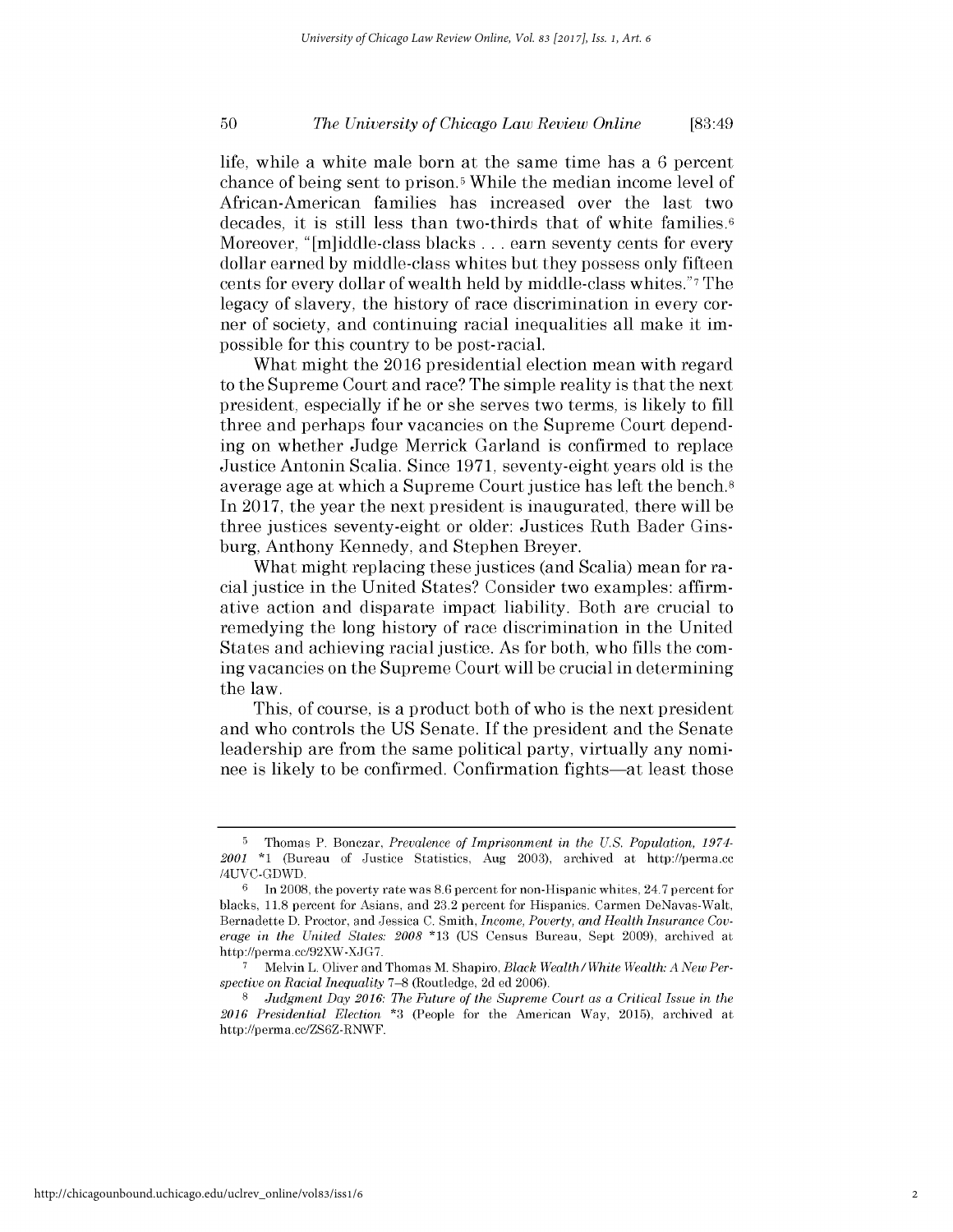with a chance of success—occur when the president and the Senate are of different political parties. For example, the last three nominees to be denied confirmation—Judges Robert Bork, Harrold Carswell, and Clement Haynsworth-were nominated **by** a Republican president when there was a Senate controlled **by** Democrats. No one questions that Garland would be quickly confirmed **if** there were a Democratic Senate today. In fact, it is unlikely that Garland would be the nominee **if** the Democrats had control of the Senate. President Barack Obama likely would have picked someone more liberal than the moderate Garland.

In considering what this election will mean for race and the Constitution, it is easiest to predict what will happen **if** the president and the Senate are of the same political party. **A** Democratic president then could, and likely would, pick someone who will be progressive with regard to the racial issues discussed below. **A** Republican president could, and likely would, pick someone who will be conservative with regard to these racial issues. **If** the president and the Senate are of different political parties, the nominees are likely to be more moderate. But still it is possible to **im**agine how any Democratic or any Republican nominee for the Supreme Court would deal with these issues.

#### **I.** AFFIRMATIVE **ACTION**

On the current Court, three justices are strong foes of affirmative action and would eliminate all efforts to use racial classifications to benefit minorities: Chief Justice John Roberts and Justices Clarence Thomas and Samuel Alito. For example, in *Parents Involved in Community Schools v Seattle School District No 1,9* Roberts-joined **by** Justices Scalia, Thomas, and Alito-proclaimed that the Constitution requires that the government be color-blind and rejected the argument that diversity in education is a compelling interest. **10** Roberts concluded his opinion **by** declaring: "The way to stop discrimination on the basis of race is to stop discriminating on the basis of race."11

Four justices on the current Court support affirmative action to enhance diversity in higher education and likely to remedy past discrimination: Justices Ruth Bader Ginsburg, Stephen Breyer,

**<sup>9 551</sup> US 701 (2007).**

**<sup>10</sup> Id** at **729-33.**

**<sup>11</sup> Id** at **748.**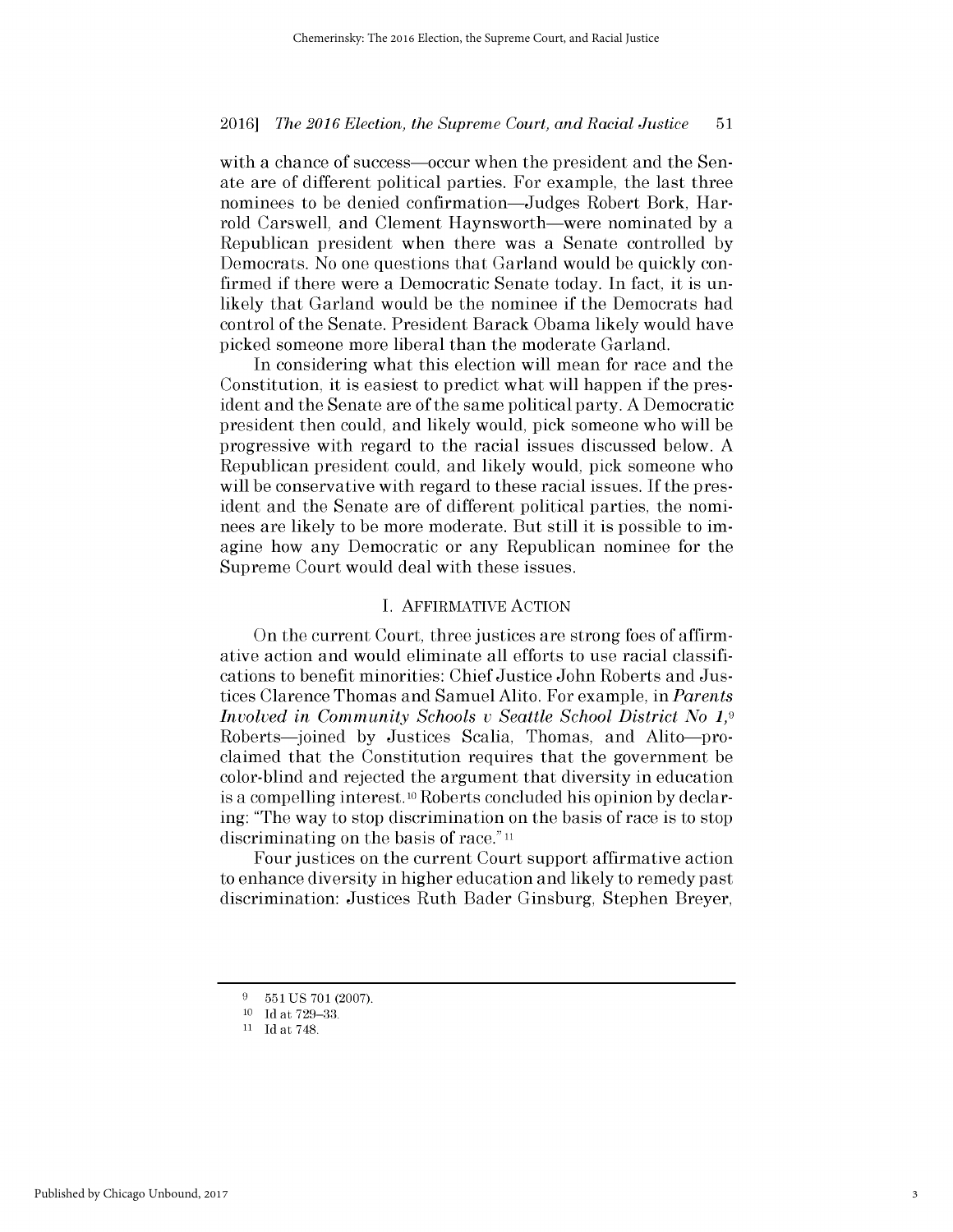## *The University of Chicago Law Review Online* **52 [83:49**

Sonia Sotomayor, and Elena Kagan. Sotomayor has been especially eloquent and forceful in defending the need for raceconscious programs and declared:

This refusal to accept the stark reality that race matters **is** regrettable. The way to stop discrimination on the basis of race is to speak openly and candidly on the subject of race, and to apply the Constitution with eyes open to the unfortunate effects of centuries of racial discrimination. <sup>12</sup>

Finally, Justice Kennedy **did** not join the parts of Roberts's opinion in *Parents Involved* proclaiming that the Constitution requires that the government always be color-blind or rejecting the argument that diversity is a compelling interest. But since coming on the Court in **1988,** Kennedy had never voted to uphold an affirmative action plan-not in education, not in contracting, not in employment-until *Fisher v University of Texas at Austin3* was decided on June **23, 2016.**

*The Fisher* cases involved the admissions policy for undergraduates at the University of Texas at Austin. To facilitate **div**ersity, Texas adopted a policy of taking the top **10** percent from **high** schools across the state. <sup>14</sup>For the time period covered **by** the litigation, about **70** percent to **80** percent of the undergraduates were admitted via this Top Ten Percent Plan. **15** Texas found, though, that this **did** not yield the desired diversity. In the fall of 2002, African-Americans comprised only 3.4 percent of the students and Hispanics comprised only 14.3 percent. This was less than the fall **1996** levels, despite a significant increase in the Hispanic population of Texas during this time period. **<sup>16</sup>**

In 2004, the Regents of the University of Texas adopted a policy to further diversity. This involved a "holistic" review of each application, with race being a small part of the consideration.17 Each applicant was assigned a numerical score, and placed on a grid, based on two assessments: an Academic Index (based on grades and test scores) and a Personal Achievement Index. The Personal Achievement Index was a product of the evaluation of

**<sup>17</sup>Id** at **\*7.**

*<sup>12</sup>Schuette v Coalition to Defend Affirmative Action, Integration and Immigrant Rights and Fight for Equality by Any Means Necessary (BAMN),* 134 **S** Ct **1623, 1676** (2014) (Sotomayor dissenting).

*<sup>13</sup>Fisher v University of Texas at Austin, 2016* WL 3434399 **(US)** ("Fisher **II").**

*<sup>14</sup>Fisher v University of Texas at Austin,* **758 F3d 633, 637** (5th Cir 2014).

**<sup>15</sup>Id** at 654 n **121.**

**<sup>16</sup>**Brief for Respondents, *Fisher v University of Texas at Austin,* No 11-345, **\*10 (US filed** Aug **6,** 2012) (available on Westlaw at 2012 WL 3245488).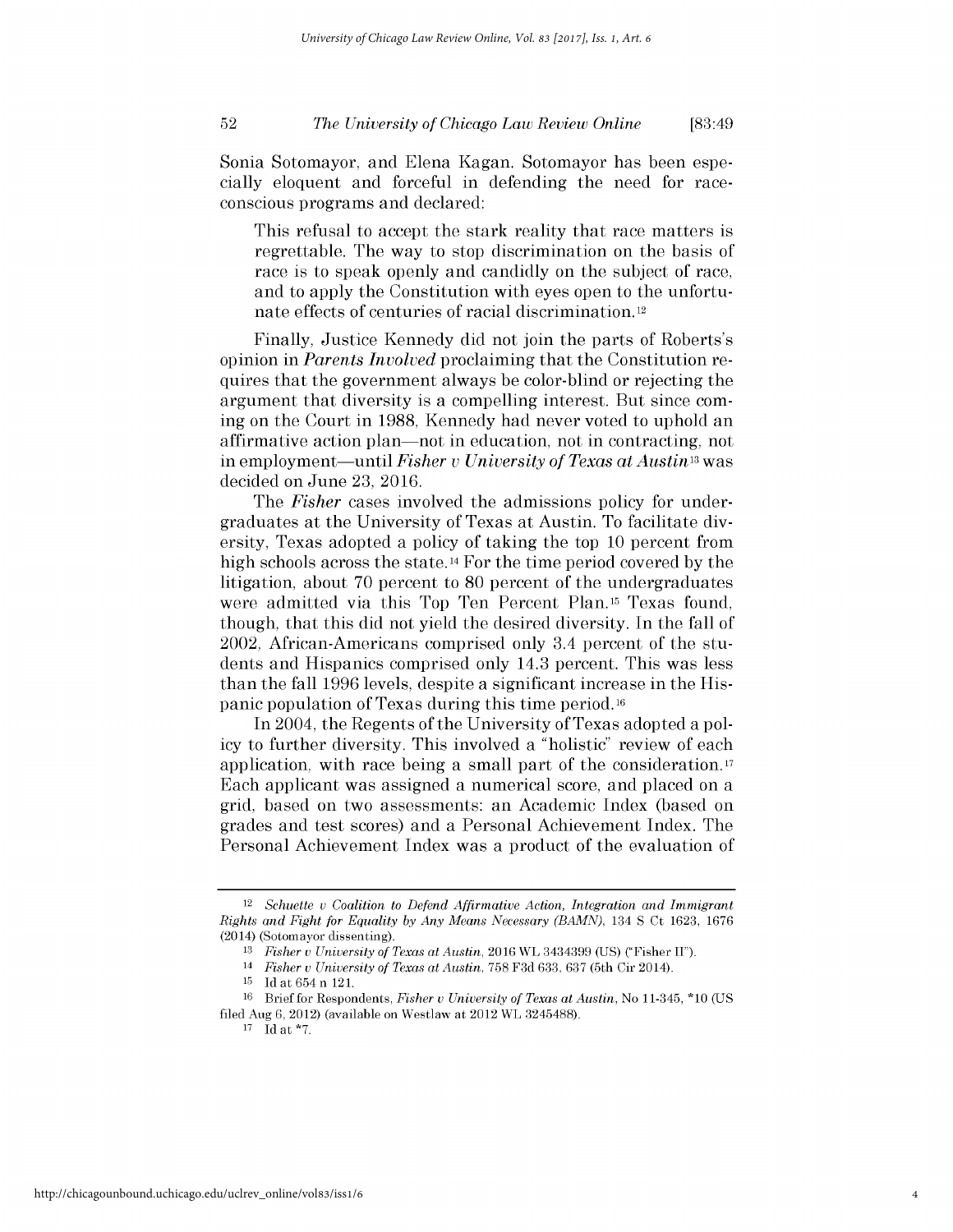two essays and a Personal Achievement Score. Race was one of seven factors used in determining an applicant's Personal Achievement Score. **<sup>18</sup>**

In **2008,** Abigail Fisher applied to the University of Texas at Austin and was not admitted to its undergraduate program. She sued claiming that the use of race in the admissions process violated equal protection. The district court ruled in favor of the University of Texas and the Fifth Circuit affirmed. **<sup>19</sup>**

The University of Texas plan seemed to be exactly what the Supreme Court upheld in *Grutter v Bollinger.20* There the Court, in a 5-4 decision, held that colleges and universities have a compelling interest in having a diverse student body and may use race as one factor in admissions decisions to enhance diversity.21 In fact, in *Grutter,* the Court indicated that for the next twenty-five years colleges and universities should be able to engage in such affirmative action programs. <sup>22</sup>

The district court and the court of appeals upheld the Texas program based on *Grutter.23* But the Supreme Court, in **2013,** reversed and remanded.24 The Court held that in order to engage in affirmative action, a college or university must demonstrate that no race-neutral means can achieve diversity.25 On remand, the Fifth Circuit found that Texas had met this burden.<sup>26</sup> The Court again granted review.

To the surprise of many, the Supreme Court, in a 4-3 decision, affirmed and upheld the University of Texas program. <sup>2</sup>7 Perhaps the most surprising aspect of the decision was the tone of Kennedy's majority opinion. To be sure, the Court reaffirmed that the burden is on the educational institution to prove that there **is** no race-neutral way to achieve diversity.28 But the Court found that the University of Texas had met this burden.29 The Court said that a college or university does not need to "specify the particular level of minority enrollment" needed for a critical mass of

**<sup>18</sup>Id** *at* **\*12-13.**

**<sup>19</sup>***Fisher v University of Texas at Austin,* **631 F3d 213,** 246-47 (5th Cir **2011).**

<sup>20</sup>**539 US 306 (2003).**

<sup>21</sup>**Id** *at* 341.

<sup>22</sup>**Id** *at* 343.

**<sup>23</sup>***Fisher v University of Texas at Austin,* **631 F3d 213,** 247 (5th Cir **2011).**

<sup>24</sup>*See Fisher v University of Texas at Austin,* **133 S** Ct 2411, 2422 **(2013)** ("Fisher **I"). <sup>25</sup>Id** *at* 2420.

**<sup>26</sup>***Fisher v University of Texas at Austin,* **758 F3d 633,** 654 (5th Cir 2014).

**<sup>27</sup>***Fisher II,* **2016** WL 3434399 at **\*7.**

**<sup>28</sup>Id** at **\*7.**

**<sup>29</sup>Id** at \*11-12.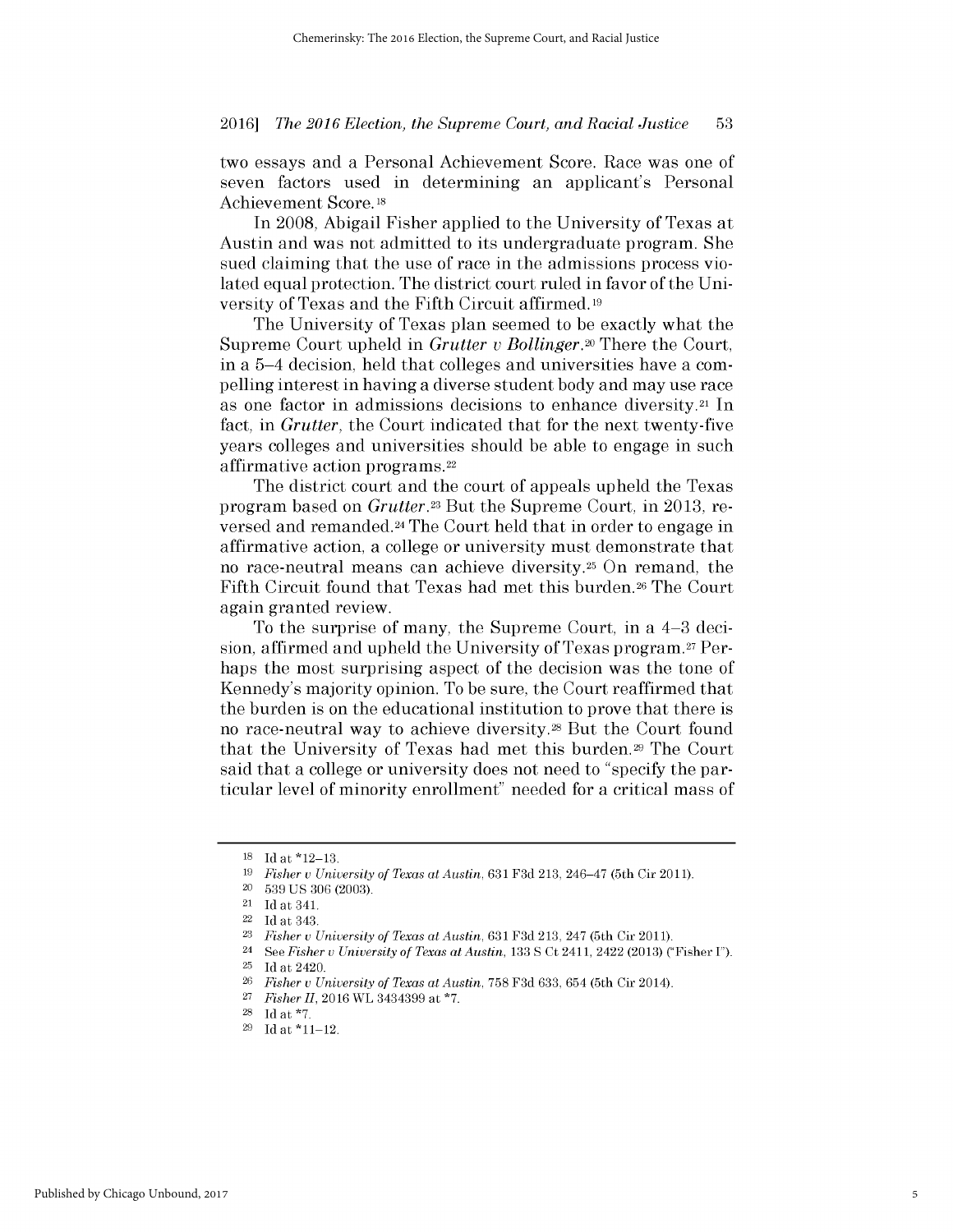## *The University of Chicago Law Review Online* 54 **[83:49**

minority students<sup>30</sup> and that Texas had assessed its need for raceconscious review "with care" and made a "reasonable determination **...** that [it] had not yet attained its goals.31

Most importantly, the Court expressed the need for deference to educational institutions. The Court declared: "Considerable deference is owed to a university in defining those intangible characteristics, like student body diversity, that are central to its identity and educational mission. **. . .** In striking this sensitive balance, public universities, like the States themselves, can serve as 'laboratories for experimentation."'32

Never before had Kennedy voted to uphold an affirmative action plan. Never before had he written of the need to defer to educational institutions or to allow experimentation in terms of how to achieve diversity.

Colleges and universities still must prove their need for **di**versity and for affirmative action.33 The Court also stressed that a college or university that is engaged in affirmative action has a continuing obligation to reassess the admission program's constitutionality and effectiveness and must tailor its approach to "ensur[e] that race plays no greater role than is necessary to meet its compelling interests."34 But these, as the Court's decision indicates, are manageable burdens.

**If** a Democratic president is elected, the future of affirmative action is secure. There are now five votes for affirmative action, and replacing Scalia with a Democratic nominee likely would create a sixth vote. In the longer term, replacing Scalia and Kennedy with supporters of affirmative action, along with replacing Ginsburg and Breyer with justices with this view, would mean that affirmative action would continue and likely be allowed to be far more robust.

But what **if** a Republican is elected president in **2016** and can replace all four of these justices? Affirmative action surely would be at an end. *Grutter,* which allows colleges and universities to use race as one factor among many in admissions decisions,35 **is** certain to be overruled. There would be a devastating effect on diversity in higher education, especially at more elite institutions. The experience of California is illustrative. In **1996,** California

**<sup>30</sup> Id** at **\*10.**

**<sup>31</sup>***Fisher II,* **2016** WL 3434399 at **\*11.**

**<sup>32</sup>Id** at \*14.

**<sup>33</sup> Id** at **\*9.**

 $\frac{34}{35}$  Id.<br> $\frac{1}{6}$ 

**<sup>35</sup>***Grutter,* **539 US** at 340.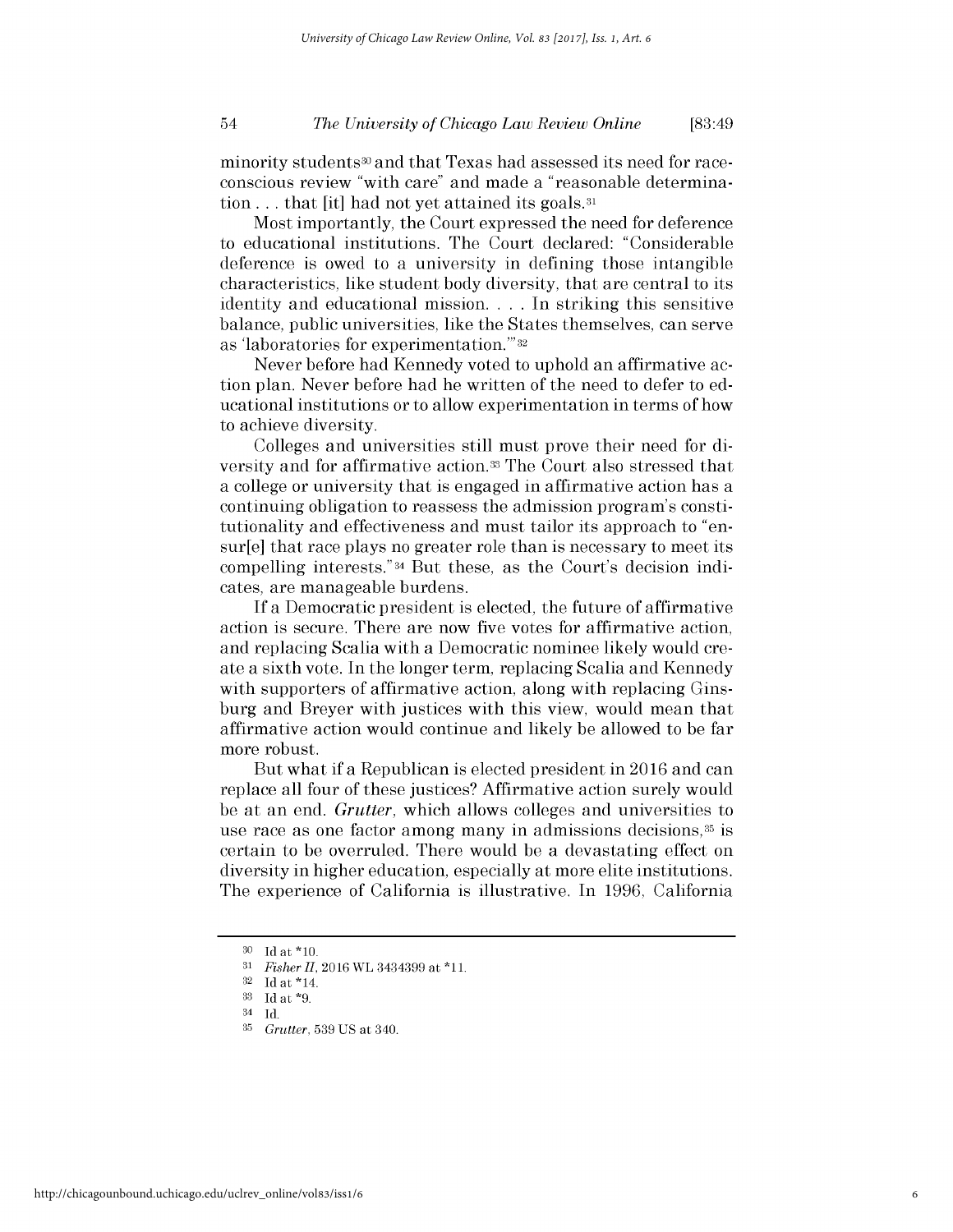voters adopted an initiative—Proposition 209—to eliminate affirmative action in education, contracting, and employment.36 In a brief to the Supreme Court, the president and chancellors of the University of California explained that "[t]he abandonment of race-conscious admissions policies resulted in an immediate and precipitous decline in the rates at which underrepresented-minority students applied to, were admitted to, and enrolled at" the university.37

At the University of California, Los Angeles, for example, admission rates for underrepresented minorities plummeted from 52.4 percent in **1995** (before Proposition **209)** to 24 percent in **1998.** As a result, the percentage of underrepresented minorities fell **by** more than half: from **30.1** percent of the entering class in **1995** to 14.3 percent in **1998.38** The admissions rate for underrepresented minorities at **UCLA** reached a new low of **13.6** percent in **2012.39**

The decline in minority representation in the University of California system has come even as the minority population in California has increased. At **UCLA,** for example, the proportion of Hispanic freshmen among those enrolled declined from **23** percent in **1995** to **17** percent in **2011,** even though the proportion of Hispanic, college-aged persons in California increased from 41 percent to 49 percent during that same period. The proportion of black freshmen among those enrolled at **UCLA** declined from **8** percent in **1995** to **3** percent in 2011, even though the proportion of black, college-aged persons in California increased from **8** percent to **9** percent during that same period.40

The University of California system also saw declines in minority representation at its graduate programs and professional schools. As Sotomayor noted:

**<sup>36</sup>** Charles Geshekter, *The Effects of Proposition 209 on California: Higher Education, Public Employment, and Contracting* **(NAS,** Sept **25, 2008),** archived at http://perma.cc/284H-JRNZ.

<sup>&</sup>lt;sup>37</sup> Brief for the President and Chancellors of the University of California as Amici Curiae in Support of Respondents, *Schuette v Coalition to Defend Affirmative Action, Integration and Immigrant Rights and Fight for Equality by Any Means Necessary (BAMN),* No **12-682, \*10 (US filed** Aug **30, 2013)** (available on Westlaw at **2013** WL 4769428) ("President and Chancellors Brief').

**<sup>38</sup>Id** at \*12.

**<sup>39</sup> Id. See** also Brief of California Social Science Researchers and Admissions Experts as *Amici Curiae* in Support of Respondents, *Schuette v Coalition to Defend Affirmative Action, Integration and Immigrant Rights and Fight for Equality by Any Means Necessary (BAMN),* No **12-682, \*28 (US filed** Aug **30, 2013)** (available on Westlaw at **2013** WL **4761323).**

<sup>40</sup>*Schuette,* 134 **S** Ct at **1680** (Sotomayor dissenting).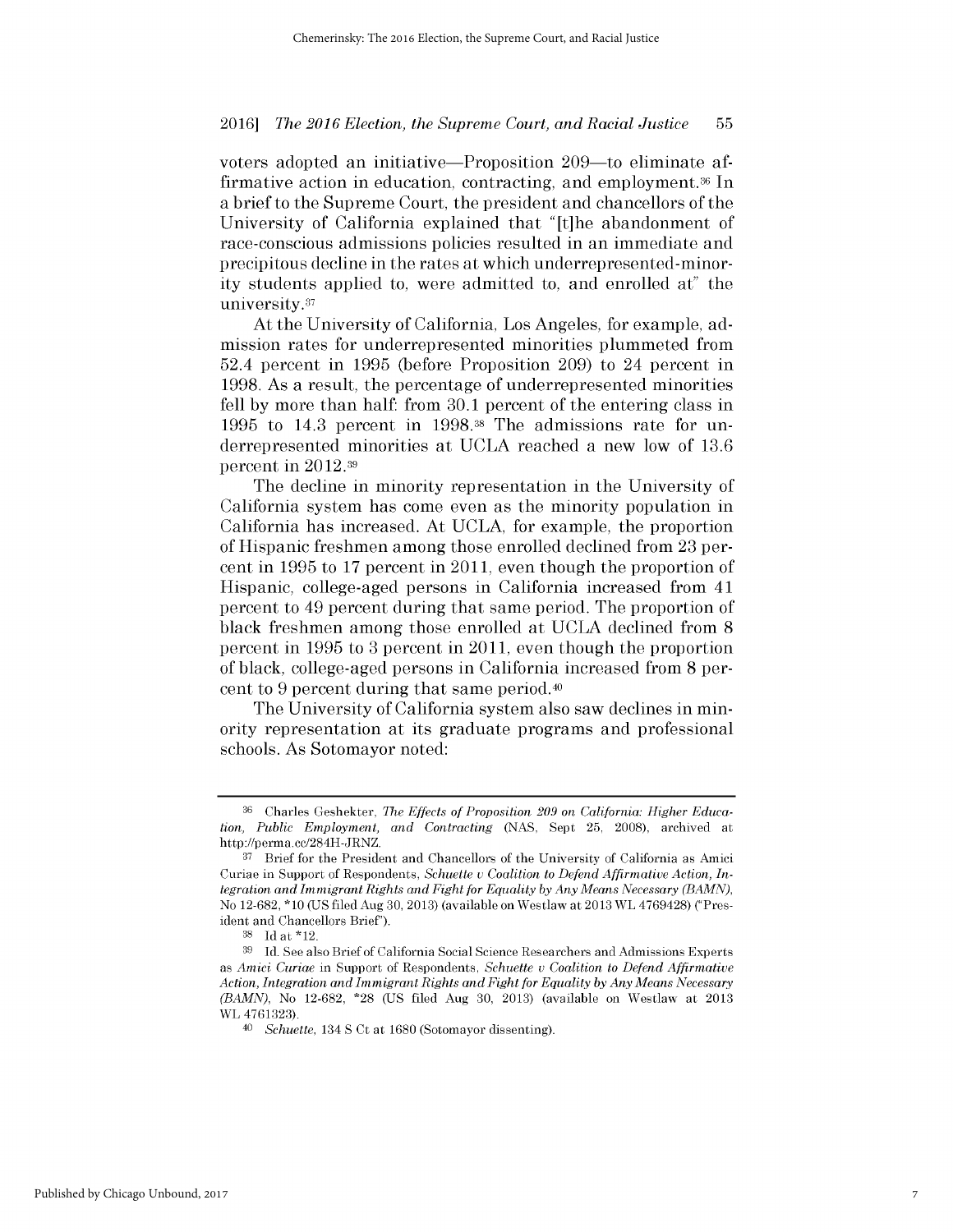## *The University of Chicago Law Review Online* **56 [83:49**

In **2005,** underrepresented minorities made up **17** percent of the university's new medical students, which is actually a lower rate than the 17.4 percent reported in **1975,** three years before *Bakke.* The numbers at the law schools are even more alarming. In **2005,** underrepresented minorities made up 12 percent of entering law students, well below the 20.1 percent in **1975.41**

The long history of race discrimination means that race-neutral admissions simply will not yield racial diversity, especially at elite colleges and universities. That has been the experience in California and Michigan and every state that has eliminated affirmative action. Diversity matters enormously in the education of all students and whether it continues will depend on who wins the **2016** presidential election and picks the next Supreme Court justices.

## **II.** DISPARATE IMPACT

Rarely do decisionmakers express racist or sexist motives for adopting laws and government policies. Yet laws and policies frequently have a greatly disparate impact on racial minorities. To pick a single example, for years there was a gross disparity-as much as 100-to-1—between sentences for crack and powder cocaine. African-Americans and Latinos were disproportionately likely to use crack cocaine, while whites were much more likely to use powder cocaine. Thus, "[t]he weight of that **100-1** sentencing ratio has fallen most heavily on blacks, who accounted for more than **88** percent of federal crack cocaine distribution convictions. . . **.** In contrast, whites made up **32** percent of powder convictions in that time period."42 For example, people of color accounted for over **98** percent of persons sent to California prisons for possession of crack cocaine for sale. From **2005** to **2010,** blacks accounted for **77.4** percent of state prison commitments for crack possession for sale, while Latinos accounted for **18.1** percent. Blacks make up **6.6** percent of the California population, Latinos **38.2** percent.<sup>43</sup>In the Fair Sentencing Act of 2010,44 Which President Obama signed into law in August 2010, Congress lowered

http://chicagounbound.uchicago.edu/uclrev\_online/vol83/iss1/6

**<sup>41</sup>Id** (Sotomayor dissenting) (citation omitted).

**<sup>42</sup>**Henry **J.** Reske, *Congress Asked to Lower Crack Penalties,* **81 ABA J 30, 30** (July **1995).**

**<sup>43</sup>**Gerald F. Uelmen and Alex Kreit, 1 *Drug Abuse and the Law Sourcebook §* **3:33** (Thompson Reuters 2014). **See** also David **A.** Sklansky, *Cocaine, Race, and Equal Protection,* 47 Stan L Rev **1283, 1285 (1995).**

<sup>44</sup>Pub L No 111-220, 124 Stat **2372,** codified in various sections of Title 21.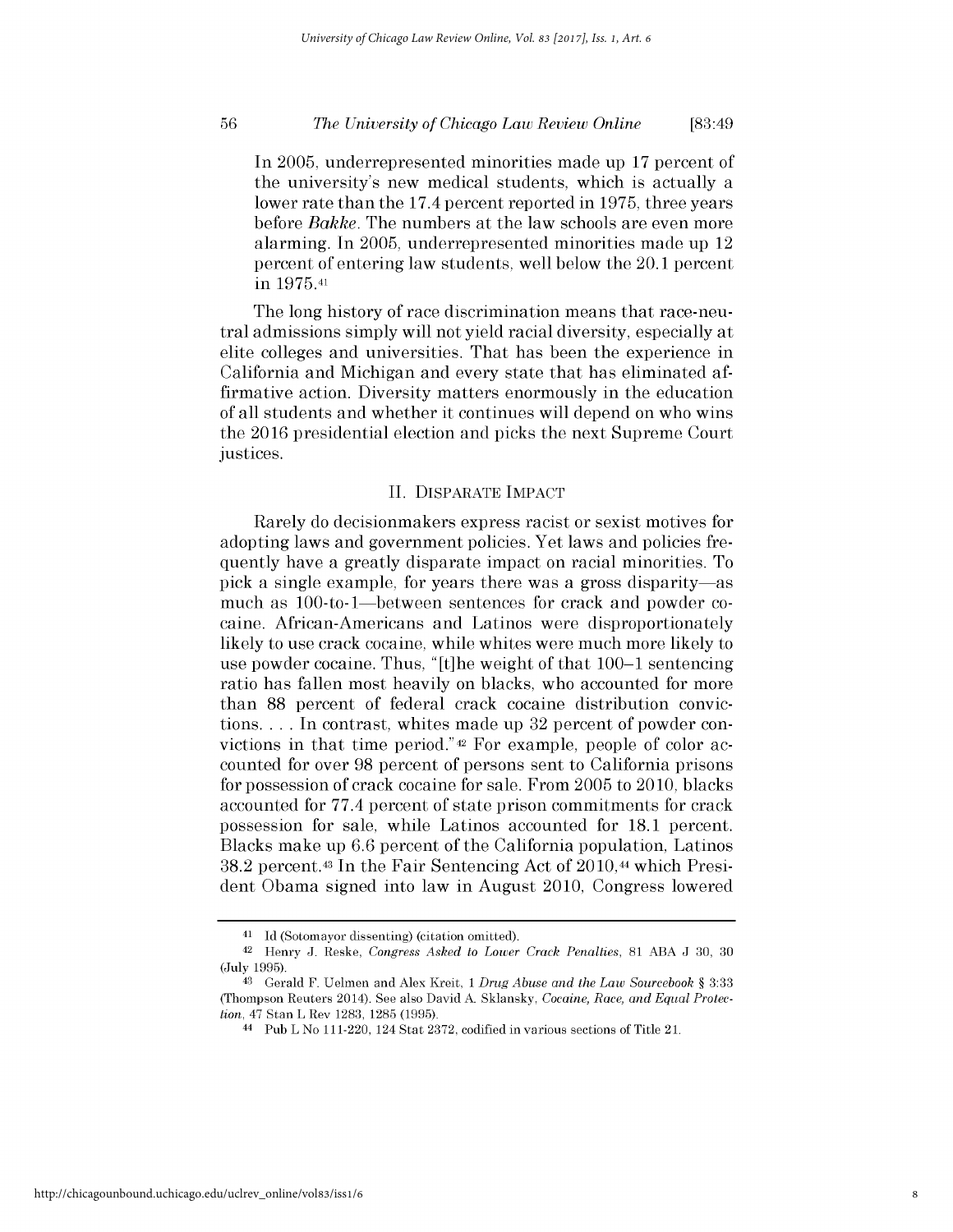the 100-to-1 sentencing disparity between crack cocaine and powder cocaine to a ratio of 18-to-1.45

But the Supreme Court has made it clear that proof of a racially disparate impact is not enough to demonstrate the existence of a racial classification.46 The Supreme Court held that the disparities between crack and powder cocaine **did** not violate equal protection because there was not proof of a racially discriminatory purpose. <sup>4</sup>7 Lower courts have consistently rejected such equal protection challenges.48

In a series of cases, the Court has held that **if** a law is facially race neutral, proving a racial classification requires demonstrating both discriminatory impact *and* discriminatory intent. *Washington v Davis*<sup>49</sup> was a key case articulating this requirement.<sup>50</sup> Applicants to the police force in Washington, **DC,** were required to take a test, and statistics revealed that blacks failed the examination much more often than whites. The Supreme Court, however, held that proof of a discriminatory impact is insufficient, **by** itself, to show the existence of a racial classification. Justice **By**ron White, writing for the majority, said that the Court never had held that "a law or other official act, without regard to whether it reflects a racially discriminatory purpose, is unconstitutional *solely* because it has a racially disproportionate **impact."51** The Court explained that discriminatory impact, **"** [s]tanding alone, **....** does not trigger the rule that racial classifications are to be subjected to the strictest scrutiny and are justifiable **by** only the weightiest of considerations."52

In other words, laws that are facially neutral as to race and national origin will receive more than rational basis review only if there is proof of a discriminatory purpose. Many times the Court has reaffirmed this principle that discriminatory impact **is** not sufficient to prove a racial classification. For example, in *City of Mobile, Alabama v Bolden,53* the Supreme Court held that an

<sup>45</sup>124 Stat at **2372.**

**<sup>46</sup>See,** for example, *McCleskey v Kemp,* 481 **US 279, 292 (1987);** *Washington v Davis,* 426 **US 229, 239 (1976).**

<sup>47</sup>See *United States v Armstrong,* **517 US** 456, 469-71 **(1996)** (rejecting a selective prosecution challenge to crack versus powder cocaine sentencing disparities).

**<sup>48</sup>**Sklansky, 47 Stan L Rev at **1303** (cited in note 43) (observing that lower courts have "mechanically" applied rational basis review to dismiss equal protection challenges to criminal sentencing disparities between crack and powder cocaine).

<sup>49</sup>426 **US 229 (1976).**

**<sup>5</sup>o See** id at 241.

**<sup>51</sup>Id** at **239.**

**<sup>52</sup>***Davis,* 426 **US** at 242 (citation omitted).

**<sup>53</sup>**446 **US 55 (1980).**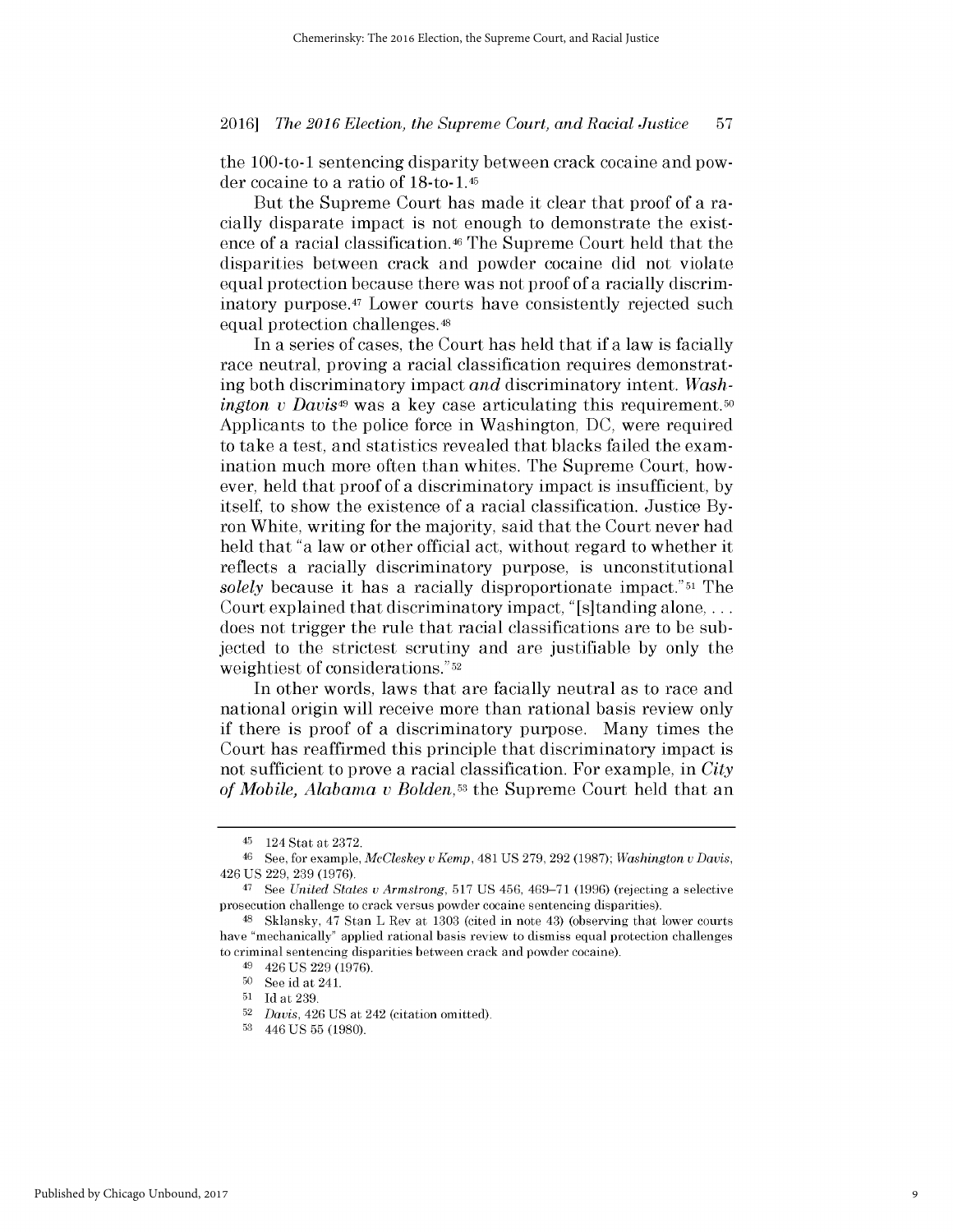## *The University of Chicago Law Review Online* **58 [83:49**

election system that had the impact of disadvantaging minorities was not to be subjected to strict scrutiny unless there was proof of a discriminatory purpose. <sup>54</sup>*Bolden* involved a challenge to Mobile, Alabama's use of an at-large election for its city council. The city was predominately white, with a sizeable African-American population. The long history of racially polarized voting meant that only whites were elected in the at-large system.<sup>55</sup> Nonetheless, the Supreme Court found no equal protection violation because there was not sufficient evidence of a discriminatory purpose. The Court declared: "[O]nly **if** there is purposeful discrimination can there be a violation of the Equal Protection Clause... **.** [T]his principle applies to claims of racial discrimination affecting voting just as it does to other claims of racial **dis**crimination. **"56**

Cases such as *Davis and Bolden* clearly establish that proof of a discriminatory impact is not sufficient **by** itself to prove an equal protection violation; there also must be proof of a discriminatory purpose. This creates an enormous obstacle to using the Constitution to remedy race discrimination.

The next presidential election and who replaces as many as four justices could make all of the difference as to the future of disparate impact liability. The election of a Democrat could create a majority that would be willing to reconsider precedents requiring proof of a discriminatory intent in order to demonstrate a racial classification. Such a Court would be much more likely to recognize that racially disparate impacts in areas such as criminal justice, employment, housing, voting, and many others likely reflect unconscious racism and the continuing legacy of America's racial history.57

To pick a single example, the continued racial disparity in carrying out the death penalty might cause a Court dominated **by** Democratic appointees to reconsider *McCleskey v Kemp.58* In *McCleskey,* the Supreme Court held that proof of disparate impact in the administration of the death penalty was insufficient to show an equal protection violation. 59Statistics powerfully demonstrated racial inequality in the imposition of capital punishment.

<sup>54</sup>**Id** at 62.

**<sup>55</sup>**Idat7l.

**<sup>56</sup>Id** at **66-67.**

**<sup>57</sup>**See generally Daniel R. Ortiz, *The Myth of Intent in Equal Protection,* 41 Stan L Rev **1105 (1989);** Charles R. Lawrence III, *The Id, the Ego, and Equal Protection: Reckoning with Unconscious Racism,* **39** Stan L Rev **317 (1987).**

**<sup>58</sup>**481 **US 279 (1987).**

**<sup>59</sup> Id** at **297.**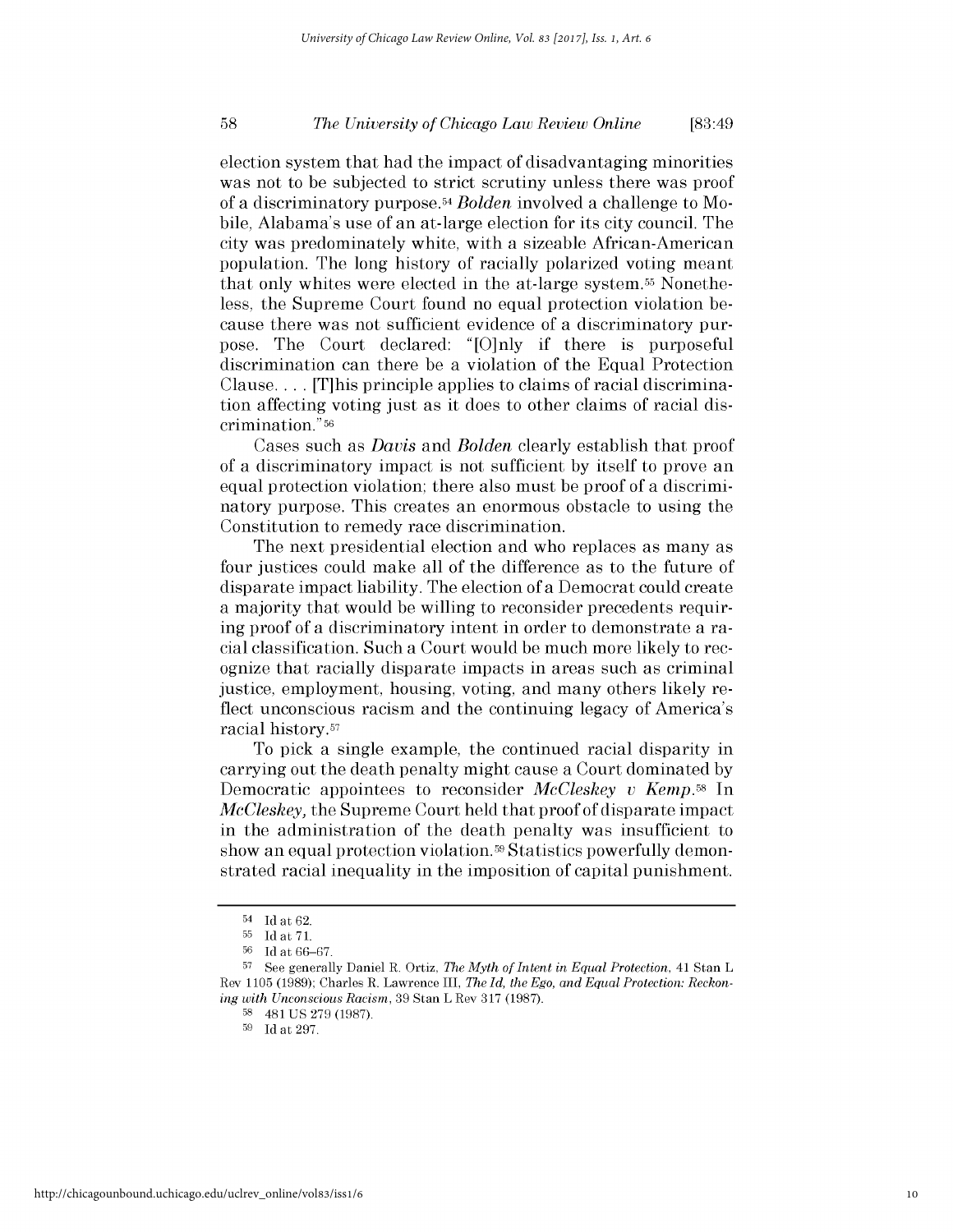**A** study conducted **by** Professors David Baldus, Charles Pulaski, and George Woodworth found that the death penalty was imposed in 22 percent of the cases involving black defendants and white victims; in **8** percent of the cases involving white defendants and white victims; in 1 percent of the cases involving black defendants and black victims; and in **3** percent of the cases involving white defendants and black victims.<sup>60</sup> They found that "prosecutors" sought the death penalty in **70%** of the cases involving black defendants and white victims; **32%** of the cases involving white defendants and white victims; **15%** of the cases involving black defendants and black victims; and **19%** of the cases involving white defendants and black victims."61 After adjusting for many other variables, they concluded that "defendants charged with killing white victims were 4.3 times as likely to receive a death sentence as defendants charged with killing blacks." <sup>62</sup>

The Supreme Court, however, said that for the defendant to demonstrate an equal protection violation, he "must prove that the decisionmakers in *his* case acted with discriminatory purpose."63 Because the defendant could not prove that the prosecutor or jury in his case was biased, no equal protection violation existed. Moreover, the Court said that to challenge the law authorizing capital punishment, the defendant "would have to prove that the Georgia Legislature enacted or maintained the death penalty statute *because of* an anticipated racially discriminatory effect."64

*McCleskey* was a 5-4 decision, and a Court with six Democratic appointees would likely be willing to reconsider it.<sup>65</sup> More generally, it would be a Court willing to reconsider the requirement for proof of discriminatory intent in order to establish an equal protection violation. This is crucial to having the Constitution fulfill the promise of the Fourteenth Amendment and creating a more racially equal society.

**By** sharp contrast, **if** a Republican wins the presidency and fills these Supreme Court vacancies, there is a strong likelihood

**<sup>60</sup>Id** at **286-87.**

**<sup>61</sup>Id** at **287.**

**<sup>62</sup>***McCleskey,* 481 **US** at **287.**

**<sup>63</sup>Id** at **292.**

<sup>64</sup>**Id** at **298.**

**<sup>65</sup>**In fact, if a Democrat wins there **likely** would **be** a majority to declare the death penalty unconstitutional as cruel and unusual punishment. **See** *Glossip V Gross,* **135 S** Ct 2726, 2755-56 **(2015)** (Breyer dissenting) (arguing that the Court should reconsider the constitutionality of the death penalty and explaining why it might **be** found unconstitutional).